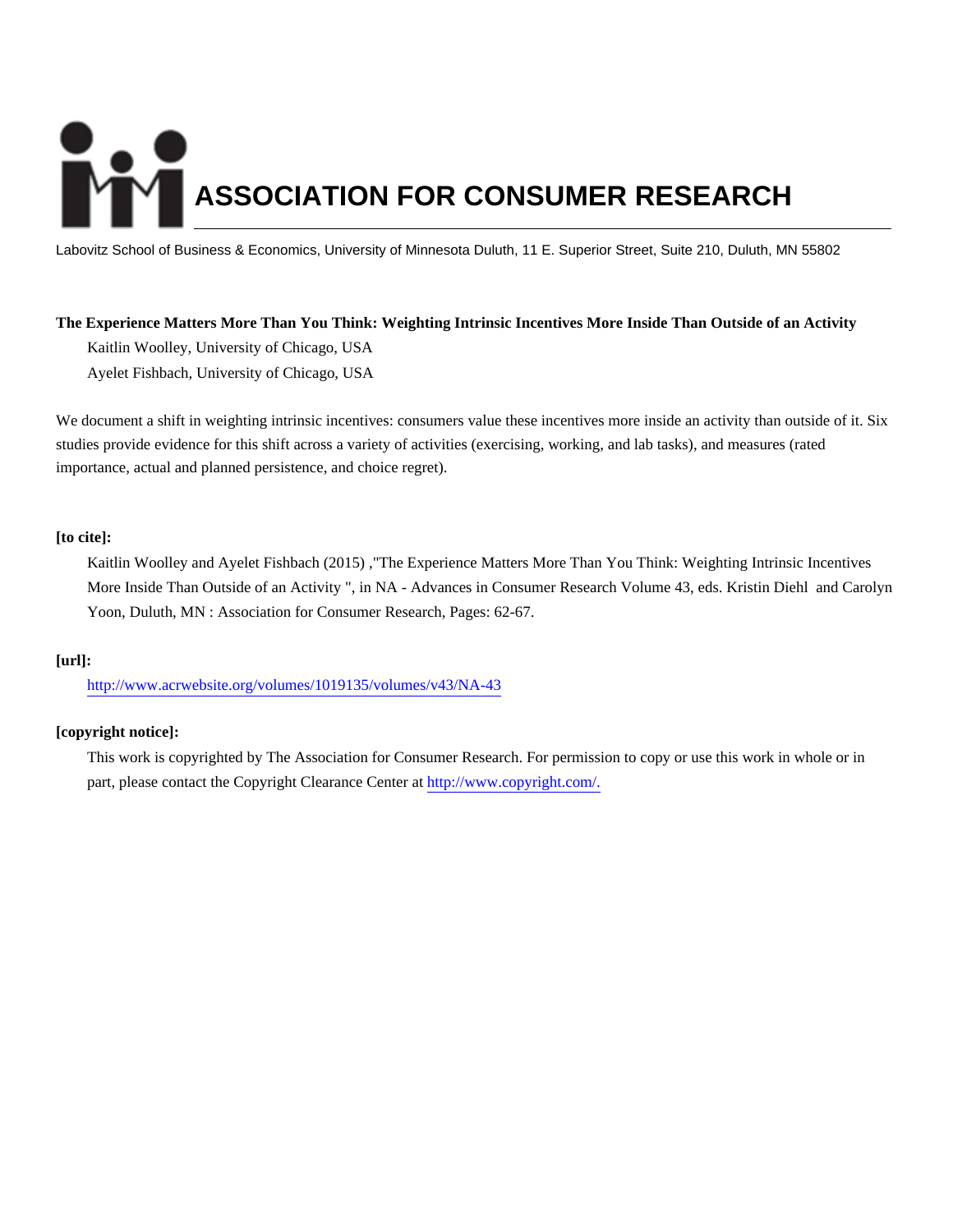# For the Love of the Game: New Perspectives on Intrinsically Motivated Behavior

Chair: Jordan Etkin, Duke University, USA

## Paper #1: Inspired to Create: How Awe Enhances Openness to **Learning and Desire for Experiential Creation**

Melanie Rudd, University of Houston, USA

Kathleen Vohs, University of Minnesota, USA

## Paper #2: Curiosity Kills the Cat

Chris Hsee, University of Chicago, USA Bowen Ruan, University of Wisconsin at Madison, USA

Paper #3: The Experience Matters More Than You Think: Weighting Intrinsic Incentives More Inside Than Outside of an **Activity** 

Kaitlin Woolley, University of Chicago, USA Ayelet Fishbach, University of Chicago, USA

Paper #4: The Cost of Quantification: Measurement Undermines **Intrinsic Enjoyment** 

Jordan Etkin, Duke University, USA Jonah Berger, The Wharton School, USA

## **SESSION OVERVIEW**

Motivation – the drive to  $act - is a persistent feature of human$ nature. Whether to work or play, to approach or avoid, to change or stay the same, people's behavior is often energized toward some valued end. Yet while motivation may look the same from an observer's perspective, it can arise from very different underlying sources. Generally speaking, motivation is intrinsic if a course of action is autonomously chosen and self-determined, but extrinsic if imposed by external forces (Deci and Ryan 1985; Ryan and Deci 2000). Specific behaviors can also be intrinsically motivated if done for their own sake (i.e., the inherent pleasure they bring), but extrinsically motivated if done for the instrumental benefits they provide (Fishbach and Choi 2012; Laran and Janiszewski 2011). Compared to extrinsically motivated behaviors, intrinsic motivation has many positive consequences, including enhanced performance, persistence, and creativity (Sheldon et al. 1997) heightened vitality (Nix et al. 1999), selfesteem (Deci and Ryan 1995), and general wellbeing (Ryan, Deci, and Grolnik 1995). But beyond identifying its consequences, many important questions remain about intrinsic motivation processes. This session provides new perspectives on this topic.

Four papers explore consumers' engagement in intrinsically motivated behaviors. The first two papers focus on classic intrinsic pursuits – learning, exploration, and curiosity – examining behaviors arising from each drive. Rudd and Vohs identify a novel factor (awe) that enhances intrinsic motivation to learn and create. Four experiments demonstrate that experiencing awe increases consumers' desire (and willingness to pay) for experiential creation. Hsee and Ruan investigate people's innate curiosity. Their findings identify a pernicious consequence of curiosity and the intrinsic drive to resolve it: curiosity makes people seek out information with negative hedonic repercussions.

The last two papers explore factors influencing the enjoyment of intrinsically motivated behaviors. Woolley and Fishbach examine the role of timing (i.e., whether consumers evaluate an experience while they are having it versus before or after). Six studies demonstrate that intrinsic incentives matter more inside (versus outside) an activity. These incentives increase persistence by enabling a positive experience, yet people outside pursuit do not anticipate this effect. Finally, Etkin and Berger investigate how measurement shapes motivation, testing how quantification affects the enjoyment of intrinsically motivated behaviors. Three experiments show that measuring how much of an intrinsically valuable activity people do (e.g., the number of steps taken or number of pages read) leads them to enjoy the activity less.

Together these papers connect classic research on intrinsic motivation processes with modern-day phenomena, using the former as a lens to help understand the latter. Further, by identifying factors that encourage intrinsically motivated behaviors, as well as ones that thwart their enjoyment, the findings shed light on what consumers can do to enhance and protect the activities they enjoy. This session should have broad appeal to scholars interested in motivation, enjoyment, experiential consumption, and wellbeing, as well as connections between them.

# **Inspired to Create: How Awe Enhances Openness to Learning and Desire for Experiential Creation**

## **EXTENDED ABSTRACT**

From birth, humans are endowed with an intrinsic drive to learn and explore (Harter 1978). However, this drive is easily disrupted (e.g., by time pressure, distractions, and depletion; Ryan and Deci 2000), transforming consumers into cognitive misers (Fiske and Taylor 1984). In this research, we identify a novel remedy for consumers' lack of intrinsic motivation to learn, demonstrating that a particular emotion—awe—can enhance consumers' openness to learning and, consequently, increase their intrinsic desire to partake in behaviors involving experiential creation.

Awe experiences are thought to have two defining features: perceptual vastness and a need for accommodation (Keltner and Haidt 2003). This need for accommodation refers to the belief that awe experiences are overwhelming and difficult to grasp, challenging existing mental structures (Fiedler 2001). Building upon this theoretical definition of awe, we predicted that those who experienced awe would exhibit greater openness to the prospect of learning (in hopes of satisfying their need for accommodation). We also predicted this effect would have consequences for consumer behaviors involving experiential creation.

Though prior work has largely focused on how competence and autonomy motivate the undertaking of creative tasks and behaviors (Dahl and Moreau 2007; Moreau and Herd 2010; Mochon et al. 2012), learning may also be an intrinsic incentive (Dahl and Moreau 2007). Moreover, play, construction, and working with one's hands—all common aspects of experiential creation—are primal ways of learning (Cabrera and Colosi 2010; Kendall and Sproles 1986; Piaget 1964). Therefore, we predicted that, by enhancing openness to learning, awe would increase people's intrinsic desire to partake in experiential creation.

Our theory that openness to learning mediates awe's effect on experiential creation led us to predict that need for closure would moderate it. When facing uncertainty or a lack of confidence in existing mental structures, individuals high (vs. low) in need for closure are more motivated to resolve this uncertainty (Kruglanski et al. 1991, 1993) and achieve the "coveted state of 'knowledge'" (Kruglanski 1988, 122). Since awe is theorized to shake people's confidence in their existing mental structures (Keltner and Haidt 2003) something that should make those high (vs. low) in need for closure especially motivated to learn (Kruglanski 1988)—we predicted that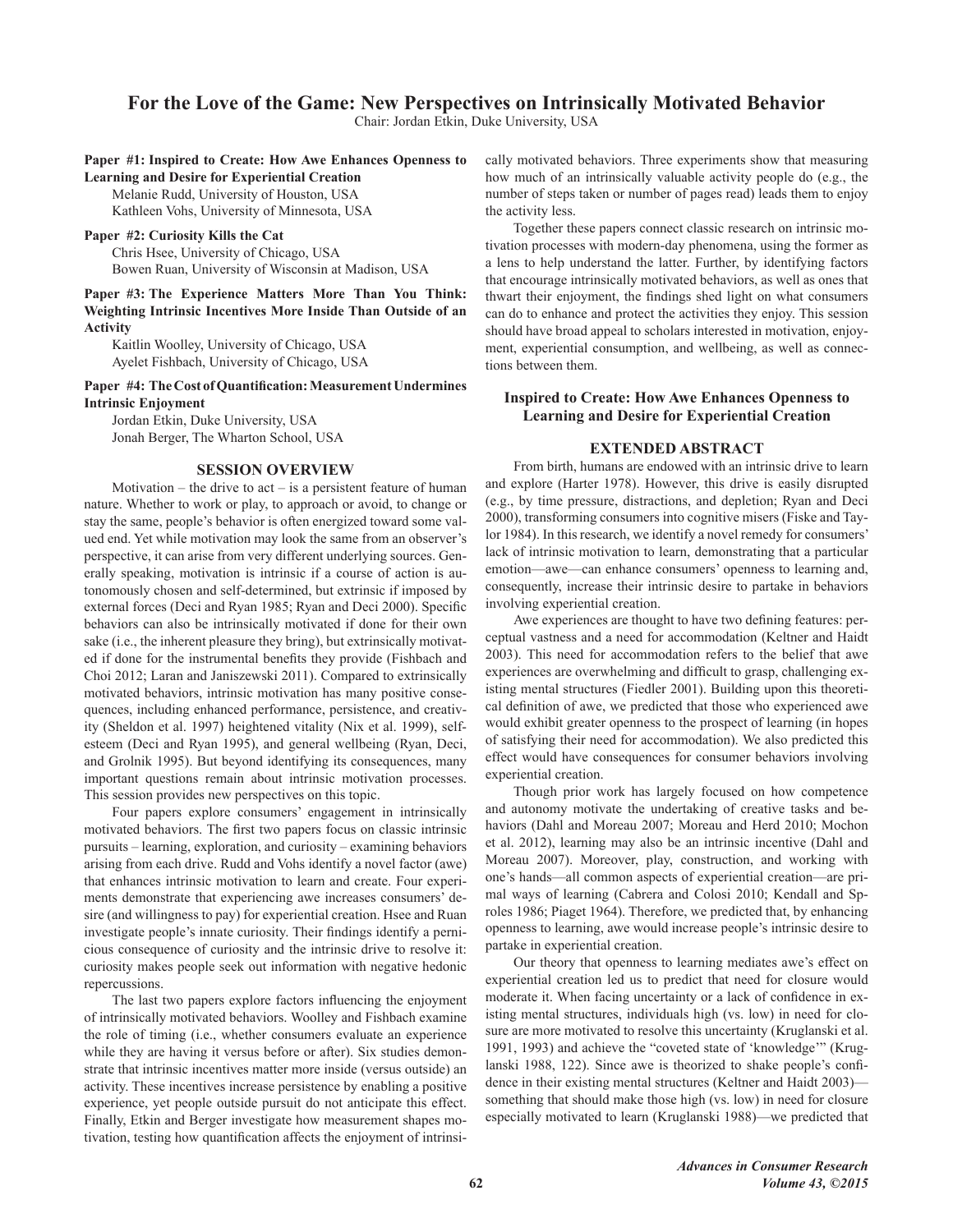awe's ability to heighten experiential creation desires would be stronger for those high (vs. low) in need for closure.

Experiment 1 (which was conducted shortly before Valentine's Day) tested whether awe increases one's desire to partake in experiential creation. To manipulate emotions, participants watched a 60 second awe-eliciting, happiness-eliciting, or neutral commercial for an LCD television (Rudd, Vohs, and Aaker 2012) and responded to filler items. Then, as a "thanks for participating" gift, they chose to receive either "a recipe for Valentine's Day chocolates [they] could make and give to a loved one" (something involving experiential creation) or "a coupon for pre-made Valentine's Day chocolates [they] could buy and have delivered to a loved one" (something not involving experiential creation) and reported their emotions. Manipulation checks confirmed the target emotions were successfully manipulated and, as predicted, logistic regression analyses revealed those in the awe (vs. happiness or neutral) condition more frequently chose the experiential creation option: the recipe.

Experiment 2 conceptually replicated experiment 1's results using a different operationalization of experiential creation desire: willingness to pay for products with experiential creation elements. To manipulate emotions, participants watched either an awe-eliciting or happiness-eliciting slideshow. Participants subsequently reported their willingness to pay for 16 products from different categories (i.e., furniture, food, and art)-eight of these products involved experiential creation and eight did not. Importantly, although the products within each category differed in whether they did or did not involve experiential creation, they were matched on other key features. Last, participants reported their emotions. Manipulation checks confirmed the target emotions were successfully manipulated and a mixed-measures ANOVA revealed that, as predicted, those in the awe (vs. happiness) condition were willing to pay more for products that involved experiential creation. As a test of specificity, participants in the awe and happiness conditions were equally willing to pay for the control products.

Experiment 3 tested our mediation hypothesis. Emotions were manipulated as in experiment 2 and participants subsequently responded to a 7-item experiential creation desires index (e.g., "I want to create something"), five hypothetical choices between comparable meal options that either required or did not require experiential creation (e.g., make homemade soup vs. eat canned soup), a 4-item openness to learning index (e.g., "I am curious"), and reported their emotions. Manipulation checks confirmed the target emotions were successfully manipulated and one-way ANOVAs revealed that those in the awe (vs. happiness) condition reported stronger experiential creation desires, stronger preferences for experiential creation meals, and were more open to learning. Mediation analyses revealed that, as predicted, those in the awe (vs. happiness) condition exhibited greater desire for experiential creation (via both the index and the meal preferences) because they were more open to learning. (Note: A subsequent study conceptually replicated these mediations.)

Experiment 4 tested our moderation hypothesis. After completing the Need for Closure Scale (Roets and Van Hiel 2011) and the emotion manipulation from experiment 2, participants responded to the experiential creation desires index from experiment 3 and reported their emotions. Manipulation checks confirmed the target emotions were successfully manipulated. Regression and spotlight analyses also revealed a significant main effect of emotion (i.e., those in the awe vs. happiness condition expressed stronger experiential creation desires) that was qualified by the predicted interaction between need for closure and emotion. Specifically, those who experienced awe (vs. happiness) exhibited greater desires to create things if they had a high need for closure, but not if they had a low need for closure.

In sum, our findings theoretically contribute to and connect the literature on learning, emotions, and experiential creation, offering evidence that awe is a novel way to enhance consumers' openness to learning and incentivize experiential creation. Moreover, from a practical perspective, this research highlights awe's ability to influence consumer behavior and the need for further research on this emotion

## **Curiosity Kills the Cat**

### **EXTENDED ABSTRACT**

Let us start with a stylized and provocative example. Suppose you know for sure that your beloved significant other recently had an affair with your neighbor and you have decided to break up with him/her. Their intimate activities were captured vividly on a surveillance camera and you have acquired a copy of the video. The video is in front of you. The question is: Will you watch it?

The "rational" answer is probably no, because watching the video will not give you additional useful information, given that you know for a fact they had sex, and you have made up your mind to break up the relationship. Watching the video will only make you more miserable.

Yet we predict that many people under such situations will watch the video. Why? Because of curiosity.

Curiosity is one of the most deeply-rooted human desires, but relative to other basic desires, such as those for food and achievement, it is understudied (for notable exceptions, see Berlyne 1960; Golman and Loewenstein 2012; Litman 2005; Loewenstein 1994).

Curiosity is a double-sided sword. On one hand, curiosity can motivate people to explore and make important and beneficial discoveries, and give people pleasure when their curiosity gets resolved. Indeed, in another line of work, we have been examining and found such beneficial hedonic effects of curiosity. On the other hand, curiosity can drive people to seek "detrimental information" - information that they know has no functional benefits to them and will even make them unhappy. The current research explores this latter proposition.

We have conducted and completed a series of experiments showing this "perverse" side of curiosity. In one such experiment, we presented participants with the opportunity to view 24 pictures. At the beginning of the experiment, each picture was covered and had only a label on it. Participants were told that if they turned a picture labeled "DP," they would view a picture of a dog poop (pretested to be highly negative); if they turned over a picture labeled "ST," they would view a picture of a stone (pretested to be neutral), and if they turned over a picture labeled "??," they would view either the dog poop picture or the stone picture.

The experiment consisted of four between-subjects conditions: (1) Unknown Mixed: All pictures were labeled "??"; (2) Known Mixed: Some pictures were labeled "DP" and some "ST"; (3) All Dog Poop: All pictures were labeled "DP"; (4) All Stone: All pictures were labeled "ST".

The dependent variable was how many pictures Ps decided to turn over and view. The result: Those in the Unknown Mixed condition turned over and viewed more pictures (including the negative pictures) than those in any of the other conditions ( $Ms = 16.4$ (Unknown Mixed) vs. 11.5(Stone), 10.0 (Known Mixed), 3.8 (Dog Poop); all  $ps < .05$ ). Notably, this result cannot be attributed to variety-seeking, because if participants simply wanted variety, those in the Known-Mixed condition should have opened as many pictures.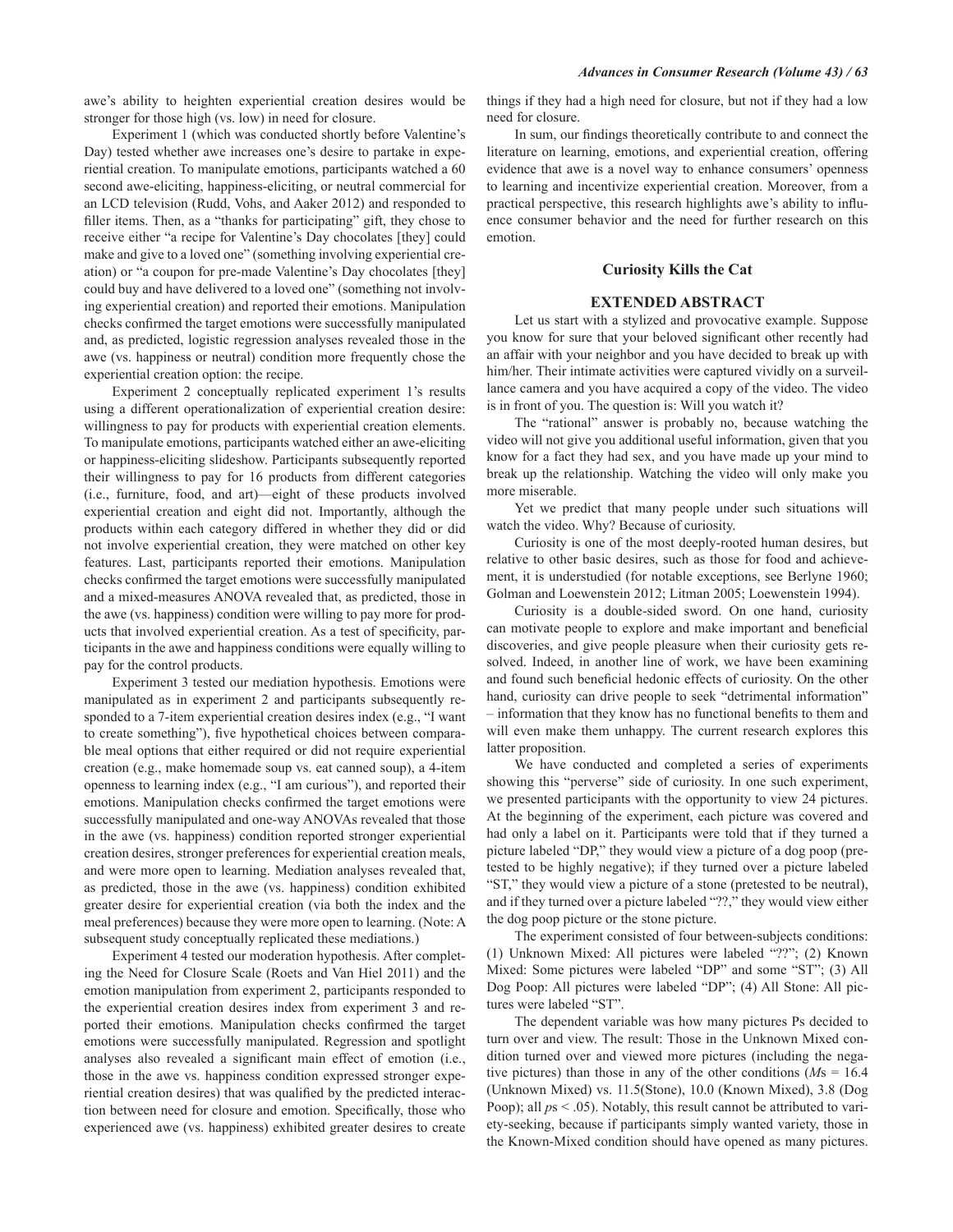Also notably, the result could not be attributed to wishful-thinking either, because wishful-thinking could not explain why participants in the Unknown Mixed condition viewed even more pictures than participants in the All Stone condition. It seems that curiosity, or rather, the desire to resolve curiosity, drove participants to experience what they knew was negative, in this case, the image of a disgusting dog poop.

In another experiment, we showed participants 48 buttons on a computer screen, and they could choose to click any number of them. Each button was labeled either "Water," "Nails," or "??." Ps were told in advance that if they clicked a button labeled "Water," they would hear the sound of water pouring into a jar (pretested to be neutral). If they clicked a button labeled "Nails," they would hear the sound of nails scratching chalkboard (pretested to be highly negative). If they clicked a button labeled "??," they would hear either the Water sound or the Nails sound.

The study consisted of two between-participants conditions: (1) Unknown Mixed: Most of the buttons were labeled "??," with only a couple of buttons labeled as "Water" or "Nails"; (2) Known Mixed: Most of the buttons were labeled "Water" or "Nails," with only a couple of buttons labeled as "??."

The primary DV was how many buttons participants clicked (i.e., how many sounds they listened to). The secondary DV was their hedonic experience, which we measured every 30 seconds throughout the study.

The results: Those in the Unknown condition pressed more buttons, and hence heard more of the excruciating Nails sound, than those in the Known condition ( $Ms = 39.3$  vs. 28.2;  $p < .01$ ), and they also felt worse throughout the experiment ( $Ms = 3.8$  vs 4.6;  $p < .001$ ). Again, curiosity drove people to expose themselves to things which they knew were unpleasant.

We have replicated these findings in other domains, and are in the process of running additional experiments to identify the boundary of these effects. This research joins a still-thin yet growing body of literature by showing the power and hedonic consequences of intrinsic desire to resolve curiosity.

# The Experience Matters More Than You Think: **Weighting Intrinsic Incentives More Inside Than Outside** of an Activity

## **EXTENDED ABSTRACT**

People rely on their present evaluation of future actions when making decisions that influence these actions. For example, people make travel plans or evaluate products based on what they value in the future at the moment of choice. We examine whether people differ in what they value when choosing and pursuing actions, predicting people give greater weight to intrinsic incentives during pursuit than outside pursuit of an activity.

Whereas incentive theory traditionally explores extrinsic incentives, the positive outcomes outside an activity that result from pursuing it, we focus on intrinsic incentives, which are internal to the activity and cannot be separated from it (e.g., the positive experience delivered as part of pursuing an activity; Fishbach and Choi 2012; Laran and Janiszewksi 2011; Ryan and Deci 2000). For example, jobs provide salaries (extrinsic incentives) and can be challenging and interesting (intrinsic incentives).

Across six studies, we examine whether people care more for intrinsic incentives inside pursuit of an activity than outside pursuit. We predict this shift occurs because outside pursuit, people are in a cold state and do not experience intrinsic incentives as much (Loewenstein and Schkade 1999; Metcalfe and Mischel 1999; Van Boven and Loewenstein 2003; Van Boven et al. 2012), and therefore weight them less heavily. Further, self-control research predicts immediately experienced incentives (intrinsic ones) are most salient when they are available (inside pursuit) than from a distance (outside pursuit; Ainslie 2001; Rachlin 2000).

Study 1, surveyed gym goers on the importance of intrinsic incentives (e.g., having a fun workout) and extrinsic incentives (e.g., staying in shape) during and before a workout. We find intrinsic incentives were more important during pursuit of a current workout than outside pursuit ( $M_{\text{inside}} = 4.37$ ;  $M_{\text{outside}} = 4.08$ ),  $t(53) = 2.47$ ,  $p =$ .017, while there was no difference in importance of extrinsic incentives.

Study 2 again demonstrates intrinsic incentives are more important in the present than the future, and also finds they are more important in the present than the past. Employees rated the importance of intrinsic (e.g., being treated well at work) and extrinsic incentives (e.g., compensation) for a current, previous, or future job. Intrinsic incentives mattered more in the present  $(M = 4.92)$  than in the past  $(M = 4.56)$ ,  $t(118) = 2.02$ ,  $p = .046$ , and in the future  $(M = 4.38)$ ,  $t(118) = 2.95$ ,  $p = .004$ . However, extrinsic incentives were rated similarly in the present compared with the past or future.

Study 3 documented a shift in weighting intrinsic incentives in a more controlled experimental task. Participants completed a reading task comprised of 30 trials that they could stop at any time, but were paid based on the total trials completed. We asked about the importance of intrinsic incentives (having fun) and extrinsic incentives (getting paid) either during (inside pursuit) or before the task started (outside pursuit). Intrinsic incentives mattered more during pursuit  $(M = 4.00)$  than outside pursuit  $(M = 2.76)$ ,  $t(100) = 3.11$ ,  $p = .002$ , with no difference in importance of extrinsic incentives.

Using the paradigm from Study 3, Study 4 examined whether intrinsic incentives increase task persistence for pursuers inside pursuit, in contrast with predictors' expected persistence outside pursuit. Assigned tasks were either high or low on intrinsic incentives (reading jokes vs. an instruction manual) and high or low on extrinsic incentives (paying more or less for each trial). While predictors did not anticipate intrinsic incentives would influence persistence, pursuers persisted longer on a high (vs. low) intrinsic incentive task, completing more trials,  $F(1,195) = 21.41$ ,  $p < .001$ , and spending more time on the task,  $F(1,195) = 13.67$ ,  $p < .001$ . There was no effect of extrinsic incentives on pursuers' persistence.

Study 5 provides evidence for the process underlying the impact of intrinsic incentives on persistence. Participants completed the task from Study 4, pursuing either a task high versus low on intrinsic incentives and high versus low on extrinsic incentives. Those pursuing a high intrinsic incentive task had a more positive experience  $(M)$  $=$  3.90) than those pursuing a low intrinsic incentive task ( $M$ = 1.78),  $F(1,195) = 98.38$ ,  $p < .001$ , with no effect of extrinsic incentives. Meditational analyses revealed increased persistence on an intrinsic task was driven by increased positive experience ( $\beta$  indirect = 1.77,  $SE = .61$ ; 95% C.I. = (.67, 3.07).

Study 6 examined an affective marker of the shift in weighting intrinsic incentives. We predicted those outside pursuit choosing to forgo intrinsic incentives would regret this decision later, inside pursuit. We created a choice dilemma with tasks trading-off incentives (fun, low-paying task vs. boring, high-paying task). Some participants made a free choice between tasks, while others were randomly assigned a task using a forced-choice paradigm persuading them to choose one over the other. While the majority (73.33%) with freechoice opted for the extrinsic task, forgoing intrinsic incentives, those persuaded to choose this extrinsic task had a worse experience,  $t(56) = 3.49$ ,  $p < .001$ , and regretted their choice more than those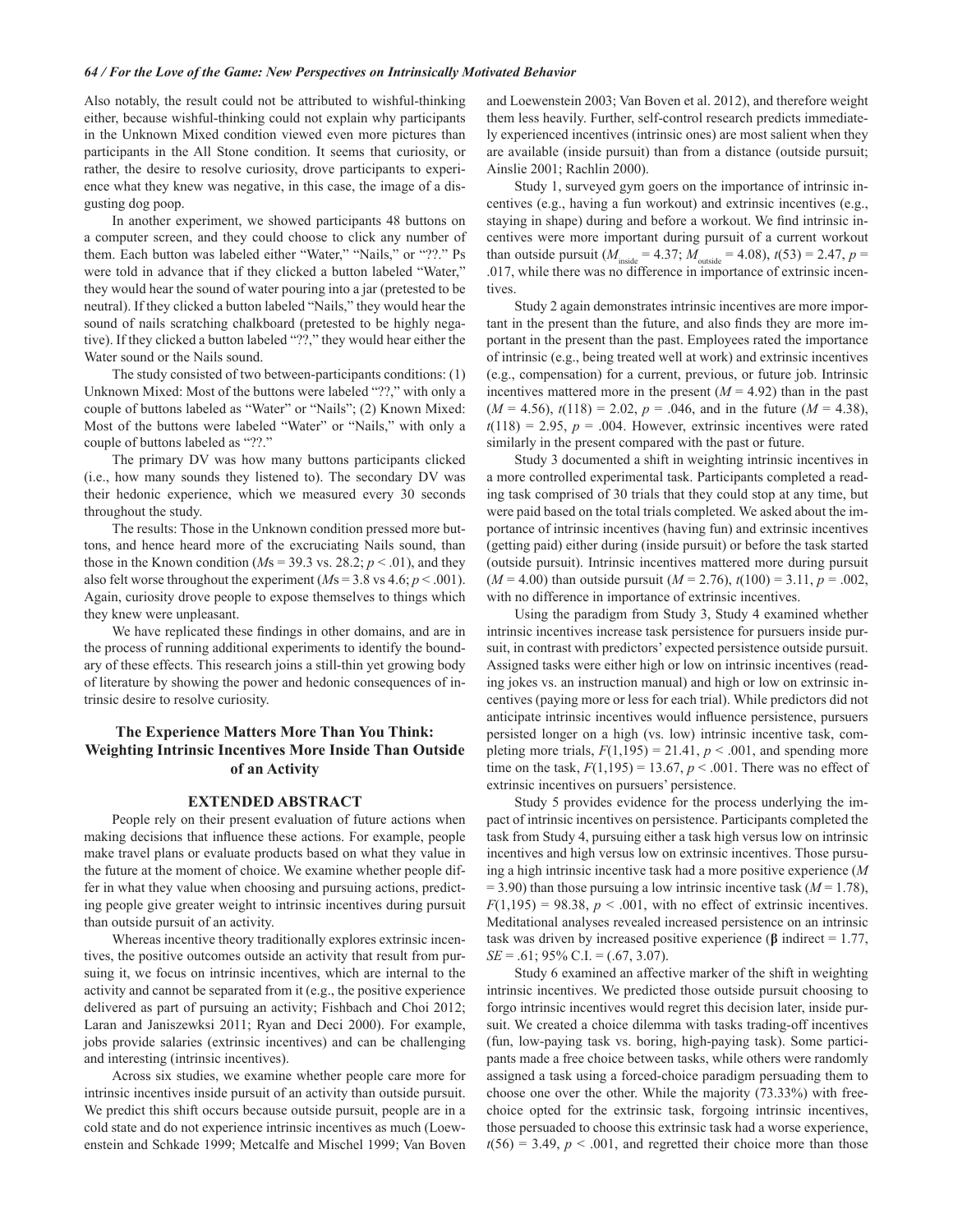choosing the intrinsic task,  $t(56) = 2.52$ ,  $p = .015$ . A meditational analysis highlighted the role of positive experience; those persuaded to choose the intrinsic (vs. extrinsic) task had a better experience and regretted their choice less ( $\beta$  indirect = -.62,  $SE = .24$ ; 95% C.I. =  $(-.1.21, -.25).$ 

Six studies support our theory that people value intrinsic incentives more inside than outside pursuit, and that this pattern influences evaluation, behavior and choice regret. One implication is for people to pay more attention to intrinsic incentives when making decisions outside pursuit. For example, when choosing a workout regimen, aspiring athletes should realize the positive experience of the workout will seem more important inside pursuit than outside, and can influence how long they actually persist on their workout. To increase persistence, they should choose a workout activity they will enjoy pursuing. Similarly, dieters should realize that while taste may not matter before initiating a diet, to actually persist on a diet they should choose to have a fulfilling and enjoyable (though low-calorie) eating experience.

# The Cost of Quantification: Measurement Undermines **Intrinsic Enjoyment**

#### **EXTENDED ABSTRACT**

The era of the quantified self is upon us. From sleep, reading, sex, and energy use to devices that track exercise and monitor health, people have access to more information about their behavior than ever before. The value of personal quantification seems clear. By better understanding our behavior, we can make the necessary changes to live happier, healthier lives. But might measurement undermine how much activities are enjoyed?

By helping people see how they are doing, measurement can facilitate performance (Amir and Ariely 2008). People value being productive (Hsee, Yang, and Wang 2010; Keinan and Kivetz 2011; Reis et al. 2000) and tend to maximize measured dimensions of behavior (e.g., the number of miles earned in a frequent-flyer program; Hsee et al. 2003). Consequently, feedback on how much of something one has done (i.e., "measurement") can increase output (Hsee et al. 2013). Knowing how many steps one has accumulated during the day, for example, can encourage people to walk more.

In contrast, we argue that measurement can decrease enjoyment by transforming intrinsically valuable activities into vehicles for achievement. People often engage in activities like exercising. walking, or reading a book because they are fun to do (Fishbach and Choi 2012). These activities are pleasurable in and of themselves, so people do them for their own sake.

But because measurement provides feedback on performance, we argue that it can undermine enjoyment. Providing external rewards can reduce an activity's intrinsic value (DeCharms 1968; Deci 1971; Higgins et al. 1995). Classic research on overjustification (Lepper, Green, and Nisbett 1973), for example, found that giving children awards for coloring decreased how much they colored in the future. Even in the absence of explicit rewards, measurement itself may have similar effects. Focusing on what an activity achieves (i.e., its instrumentality) can make the activity less enjoyable (Fishbach and Choi 2012). By giving people feedback on how much they have done, measurement should have an analogous impact, highlighting what an activity achieves and making it seem more instrumental.

Importantly, rather than being instrumental to the specific benefits of the activity, measurement should make activities instrumental to achievement itself. Walking can be instrumental to health, for example, but it can also be instrumental to achievement more generally (i.e., how many steps can one take in a day). Merely measuring

output should transform activities once pursued for their own sake into vehicles for achievement. As a result, while measurement may encourage people to walk further or read more, it may decrease the enjoyment of engaging in those activities.

Three experiments test our predictions. Experiment 1 explored how measurement impacts enjoyment of coloring, an intrinsically rewarding activity (Lepper et al. 1973). Participants spent 10 minutes coloring simple figures, and half were assigned to receive information about how many shapes they had colored. After 10 minutes had elapsed, we measured how much participants enjoyed coloring (five items: enjoyable, boring (reverse-scored), interesting, a waste of time (reverse-scored), fun;  $1 = Not$  at all to  $7 = Very$  much;  $\alpha =$ .89). As expected, compared to those who were not measured, measured participants colored more shapes  $(F(1, 103) = 6.87, p = .010)$ . However, at the same time, measured participants enjoyed coloring less  $(F(1, 103) = 3.55, p = .062)$ .

Experiment 2 tested measurement's impact in the field. We gave participants pedometers to wear for a day and assigned them to either look at how many steps they walked or simply wear the pedometer (the lid was taped). To see whether the effects persist even when measurement is optional, a third group was told that they could look at the number of steps taken, but it was not a necessary part of the study. At the end of the day, we measured enjoyment ( $\alpha$  = .81) using the measures from Experiment 1. In addition, to test the proposed underlying process, participants indicated whether they perceived walking as instrumental (1 = Definitely work to  $7 =$  Definitely fun). As expected, measured participants walked more than those in the control  $(F(1, 97) = 11.74, p = .001)$ , and the same effect emerged when attending to measurement was optional  $(F(1, 97) = 7.24, p =$ .008). However, measured participants enjoyed walking less  $(F(1,$  $(97) = 11.01$ ,  $p = .001$ ), even when attending to measurement was optional ( $F(1, 97) = 8.73$ ,  $p = .004$ ). Further, as predicted, perceived instrumentality drove the effect on enjoyment ( $ab = -.43$ , 95% CI  $[-.77 \text{ to } -0.16]$ , such that measurement reduced enjoyment by making walking more instrumental (i.e., like work). People thus voluntarily access measurement information when it is available, even though it makes the activity less intrinsically enjoyable.

Experiment 3 examined reading. Participants read an excerpt from a book, and half were assigned to view the number of pages completed. To further explore the underlying process, we manipulated how the reading task was framed. Participants either read that "reading is a useful and educational activity" (instrumental frame), "reading is a fun and relaxing activity" (enjoyable frame), or received no additional information (control). If measurement reduces enjoyment by making activities seem more instrumental, then making an activity seem instrumental to begin with should attenuate the effect. Supporting our theory, in the control condition, measured participants enjoyed reading less  $(F(1, 304) = 8.89, p = .003)$ , and this same effect emerged when reading was framed as enjoyable  $(F(1,$  $304$ ) = 5.33,  $p = .022$ ). When reading was framed as instrumental, however, this effect was attenuated (;  $F(1, 304) = 1.59$ ,  $p = .208$ ). Thus it is not measurement per se that makes activities less enjoyable; rather, measurement undermines the enjoyment of previously intrinsically valuable activities by making them seem instrumental.

Measurement is a powerful tool. But in addition to influencing output, it also impacts how we see and relate to various activities. Does this mean we should stop measuring our behavior? No, but it does highlight the importance of considering why people engage in a behavior before deciding whether to measure it. For intrinsically valuable activities, it's better not to know.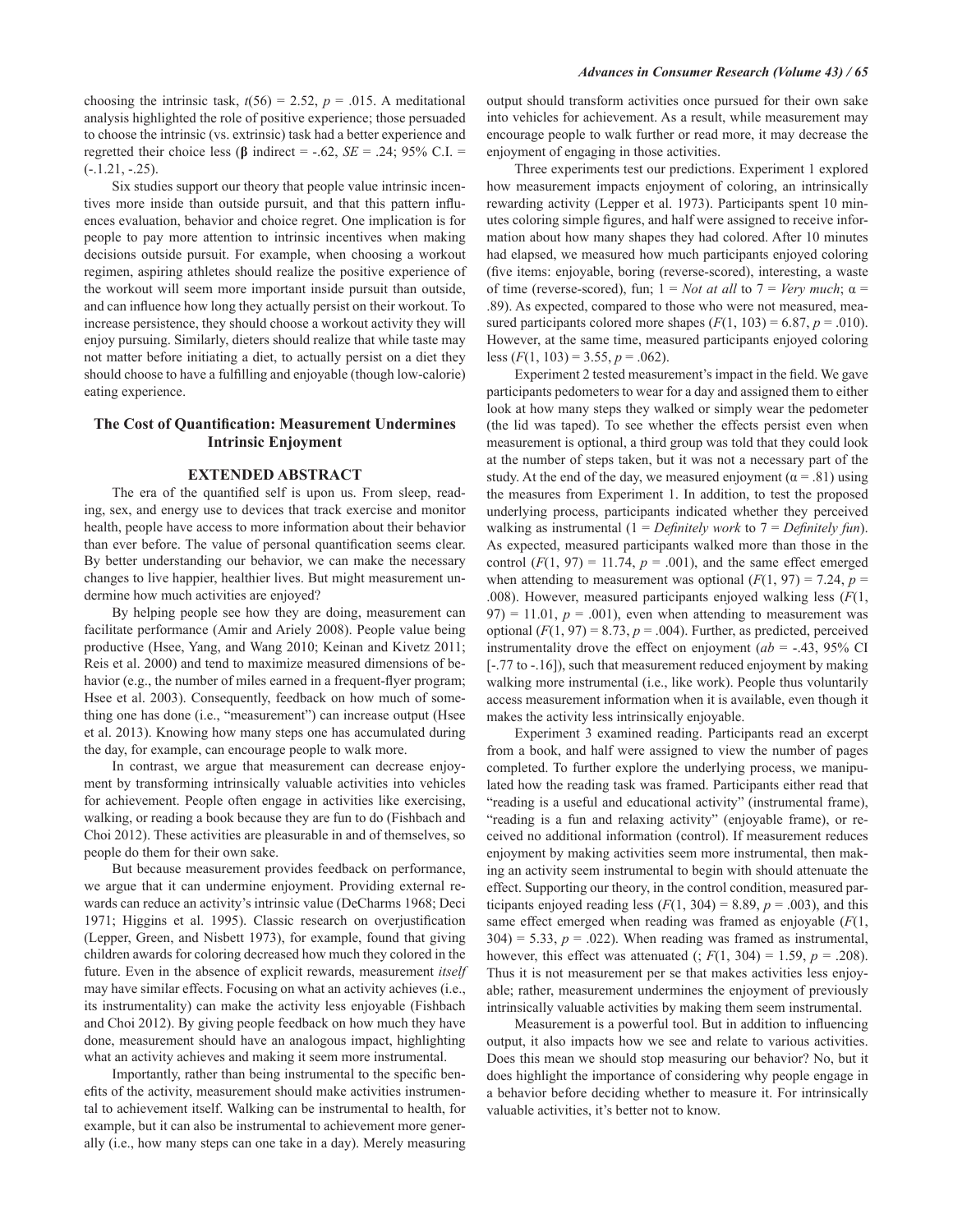#### **REFERENCES**

Ainslie, George (2001), Breakdown of Will, New York, NY, US: Cambridge University Press.

Amir, On and Dan Ariely (2008), "Resting on Laurels: The Effects of Discrete Progress Markers as Subgoals on Task Performance and Preferences," Journal of Experimental Psychology: Learning, Memory, and Cognition, 34 (5), 1158-71.

Berlyne, D. E. (1960), Conflict, Arousal, and Curiosity, New York, NY, US: McGraw-Hill Book Company.

Cabrera, Derek and Laura Colosi (2010), "The World at Our Fingertips," Scientific American Mind, 21 (1), 36-41.

Dahl, Darren W. and C. Page Moreau (2007), "Thinking Inside the Box: Why Consumers Enjoy Constrained Creative Experiences," Journal of Marketing Research, 44 (3), 357-69.

DeCharms, Richard (1968), Personal Causation: The Internal Affective Determinants of Behavior, New York: Academic Press

Deci, Edward L. (1971), "Effects of Externally Mediated Rewards on Intrinsic Motivation," Journal of Personality and Social Psychology, 18 (1), 105-15.

Deci, Edward L. and Richard M. Ryan (1985), "The General Causality Orientations Scale: Self-Determination in Personality," Journal of Research in Personality, 19 (2), 109-134.

(1995), "Human Autonomy: The Basis for True Self-Esteem," in R. Dienstbier (Ed.), Nebraska Symposium on Motivation: Volume 38, Perspectives on Motivation, Lincoln: University of Nebraska Press (pp. 237-88).

Fiedler, Klaus (2001), "Affective States Trigger Processes of Assimilation and Accommodation," in Theories of Mood and Cognition: A User's Guidebook, ed. Leonard L. Martin and Gerald L. Clore, Mahwah, NJ: Lawrence Erlbaum Associates, 85-98.

Fishbach, Ayelet, and Jinhee Choi (2012), "When Thinking about Goals Undermines Goal Pursuit," Organizational Behavior and Human Decision Processes, 118 (2), 99-107.

Fiske, Susan T. and Shelley E. Taylor (1984), Social Cognition, Reading, MA: Addison-Wesley.

Golman, Russell, and George Loewenstein (2012), "Curiosity, Information Gaps, and the Utility of Knowledge," Working paper, Carnegie Mellon University.

Harter, Susan (1978), "Effectance Motivation Reconsidered: Toward a Developmental Model," Human Development, 21  $(1), 34-64.$ 

Higgins, E. Tory, Jessica Lee, Joonmo Kwon, and Yaacov Trope (1995), "When Combining Intrinsic Motivations Undermines Interest: A Test of Activity Engagement Theory," Journal of Personality and Social Psychology, 68 (5), 749-67.

Hsee, Christopher K., Adelle X. Yang, and Liangyan Wang (2010), "Idleness Aversion and the Need for Justifiable Busyness," Psychological Science, 21 (7), 926-30.

Hsee, Christopher K., Fang Yu, Jiao Zhang, and Yan Zhang (2003), "Medium Maximization," Journal of Consumer Research, 30  $(1), 1-14.$ 

Hsee, Christopher K., Jiao Zhang, Cinday F. Cai, Shirley Zhang (2013), "Overearning," Psychological Science, 24, 852-59.

Keinan, Anat and Ran Kivetz (2011), "Productivity Orientation and the Consumption of Collectable Experiences," Journal of Consumer Research, 37 (6), 935-50.

Keltner, Dacher and Jon Haidt (2003), "Approaching Awe: A Moral, Spiritual, and Aesthetic Emotion," Cognition and Emotion, 17 (2), 297-314.

Kendall, Elizabeth L. and George B. Sproles (1986), "Learning Styles of Secondary Vocational Home Economics Students: A Factor Analytic Test of Experiential Learning Theory," The Journal of Vocational Education Research, 11 (3), 1-15.

Kruglanski, Arie W. (1988), "Knowledge as a Social Psychological Construct," in The Social Psychology of Knowledge, ed. Daniel Bar-Tal and Arie Kruglanski, New York, NY: Cambridge University Press, 109-41.

Kruglanski, Arie W., Nathaniel Peri, and Dan Zakai (1991), "Interactive Effects of Need for Closure and Initial Confidence on Social Information Seeking," Social Cognition, 9 (2), 127-48.

Kruglanski, Arie W., Donna M. Webster, and Adena Klem (1993), "Motivated Resistance and Openness to Persuasion in the Presence or Absence of Prior Information," Journal of Personality and Social Psychology, 65 (5), 861-77.

Laran, Juliano, and Chris Janiszewski (2011), "Work or Fun? How Task Construal and Completion Influence Regulatory Behavior," Journal of Consumer Research, 37 (6), 967-83.

Lepper, Mark R., David Greene, and Richard E. Nisbett (1973). "Undermining Children's Intrinsic Interest with Extrinsic Rewards: A Test of the "Overjustification" Hypothesis," Journal of Personality and Social Psychology, 28 (1), 129-37.

Litman, Jordan (2005), "Curiosity and the Pleasures of Learning: Wanting and Liking New Information," Cognition and Emotion, 19(6), 793-814.

Loewenstein, George (1994), "The Psychology of Curiosity: A Review and Reinterpretation," Psychological Bulletin, 116(1), 75.

Loewenstein, George, and David Schkade (1999), "Wouldn't It Be Nice? Predicting Future Feelings," in Well-being: The Foundations of Hedonic Psychology, ed. Daniel Kahneman, Edward Diener, and Norbert Schwarz, New York: Russell Sage, 85-105.

Metcalfe, Janet, and Walter Mischel (1999), "A Hot/coolsystem Analysis of Delay of Gratification: Dynamics of Willpower," Psychological Review, 106 (1), 3-19.

Mochon, Daniel, Michael I. Norton, and Dan Ariely (2012), "Bolstering and Restoring Feelings of Competence via the IKEA Effect," International Journal of Research in Marketing, 29 (4), 363-69.

Moreau, C. Page, and Kelly B. Herd (2010), "To Each His Own? How Comparisons with Others Influence Consumers' Evaluations of Their Self-Designed Products," Journal of Consumer Research, 36 (5), 806-19.

Nix, Glen A., Richard M. Ryan, John B. Manly, Edward L. Deci (1999), "Revitalization through Self-Regulation: The Effects of Autonomous and Controlled Motivation on Happiness and Vitality," Journal of Experimental Social Psychology, 35 (3) 266-84.

Piaget, Jean (1964). "Part I: Cognitive Development in Children: Piaget Development and Learning," Journal of Research in Science Teaching, 2 (3), 176-86.

Rachlin, H. (2000), The Science of Self-control, Cambridge, MA: Harvard University Press.

Reis, Harry T., Kennon M. Sheldon, Shelly L. Gable, Joseph Roscoe, and Richard M. Ryan (2000), "Daily Well-Being: The Role of Autonomy, Competence, and Relatedness," Personality and Social Psychology Bulletin, 26 (4), 419-35.